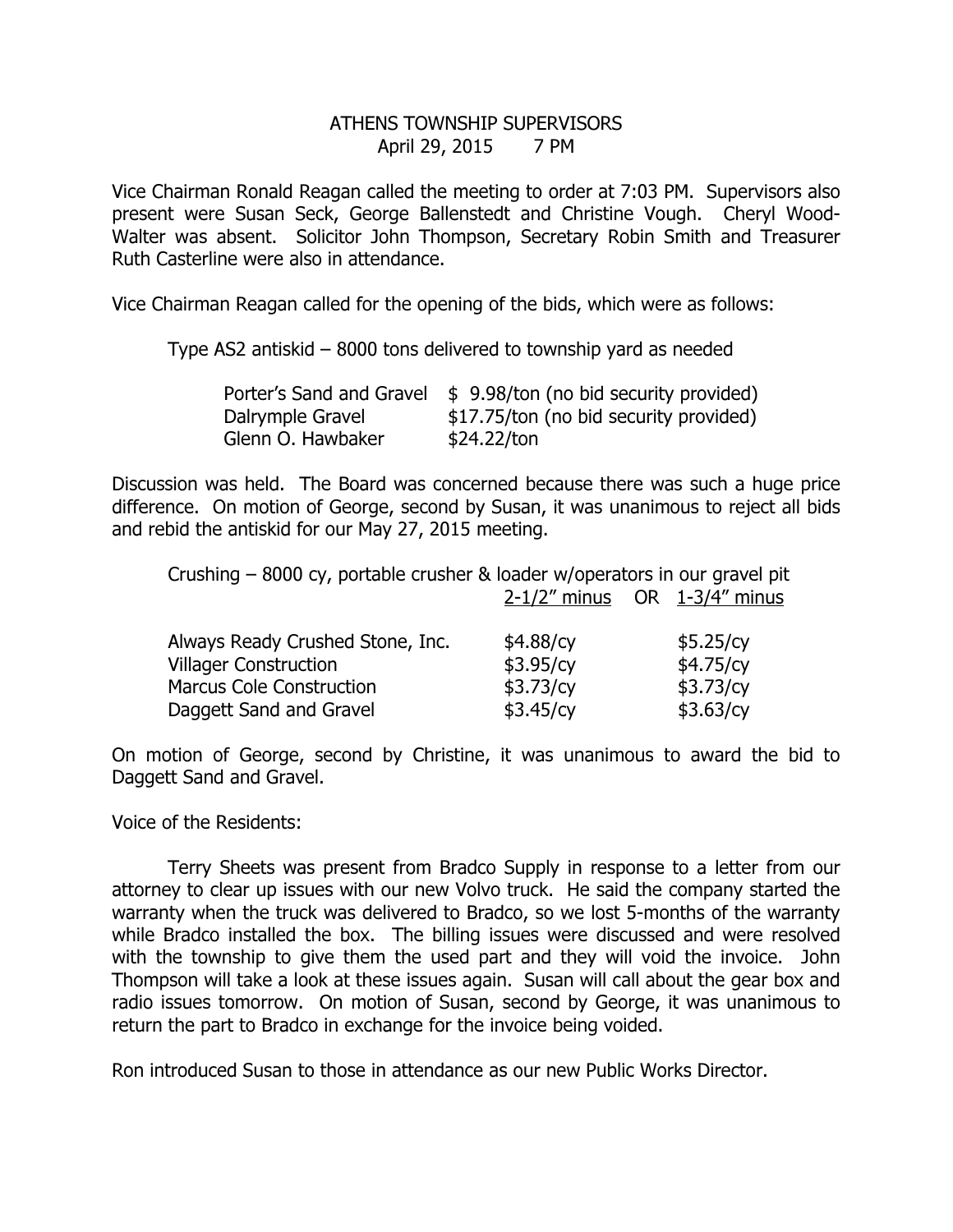Page Two Athens Township Supervisors April 29, 2015

 Carol Carey was present from Clinton Street concerning the garbage issues she brought to the Board's attention last month. She asked for an update. Ron read Ed's summary from his Building Permits report. Ron said Ed is on top of Clinton Street.

 John Carlin of Clinton Street said they have picked up garbage in the field across from Applebee's. They find a lot of the handi-wipes from Applebee's and also found a list of employee hours, so some of the trash IS coming from Applebee's. Carol confronted the manager on Monday and he did not deny it was their product. Ron Reagan said it's a little unfair to Applebee's because a lot of it could be their patrons who just throw the trash on the ground. Ron will talk to Eddie.

 Dan Stark said Applebee's should have their crew clean up their grounds every morning before they open for business.

Carol Carey said Mr. Williams need to clean up his property as well.

George advised everyone that the VASCAR lines have been placed on Clinton Street. Danny Stark said he heard the courts allow 15 mph +/- differential on the actual speed clocked with a VASCAR unit, because there is so much room for error with these units. George will check on that. He said local police can't use radar in PA.

Meade Murtland reported for the Parks Commission. They opened the bids for the hardwood from the park project at their meeting on April  $27<sup>th</sup>$ . They received one bid, which was from Andrew Solock in the amount of \$500. They recommend accepting the bid, as they want to move forward with the project. John Thompson was fine with allowing additional time for the removal of the wood if the weather did not cooperate. He said the bidder knows we expect it to be gone in 30 days, but John was not opposed to a short extension because of the weather. On motion of Susan, second by George, it was unanimous to accept the bid from Mr. Solock. Several grant applications are still in the works. The park project is moving along on schedule. The commission will take up the issue of smoking in the township parks at their next meeting. Park inspection went well, with just a few items to be taken care of. The park will open for the season on May  $9^{\text{th}}$ .

The Board reviewed the Treasurer's Report. On motion of George, second by Susan, it was unanimous to have Ruth attend the COSTARS training on May  $15<sup>th</sup>$  at Northern Tier Regional Planning. On motion of Ron, second by Christine, it was unanimous to approve the payment of the invoice for the Zoning Office shirts. On motion of Christine, second by Susan, it was unanimous to approve the payment of the monthly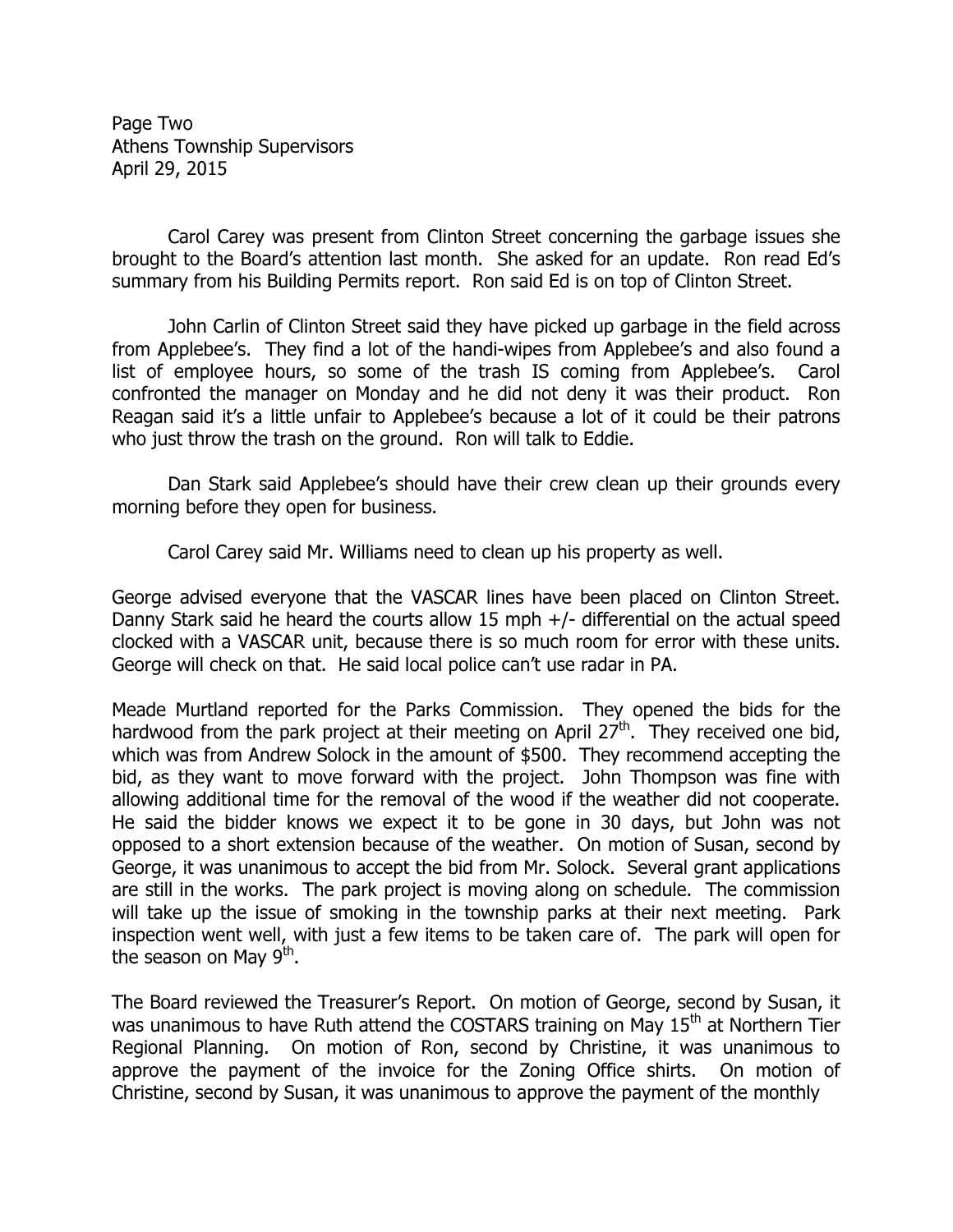Page Three Athens Township Supervisors April 29, 2015

bills as presented. A complete listing of revenues and expenditures is on file in the office of the Treasurer.

No one was present to report for Athens Township Authority.

Al Floro of Nixon Peabody LLP was present for the Verizon Wireless cell tower land development near Murray Creek Road. He explained the project to the Board. Last night Zoning Hearing Board granted a Special Exception and a Variance with the condition that they coordinate with the helicopter services concerning the safety of the tower with no light. Susan suggested they install a light on the tower for safety purposes, as it is only 5 feet under the height at which a light is required. Mr. Floro explained that if the helicopters are concerned about the safety without a light, Verizon will install a light on the tower. The project should be complete in late 2015 or early 2016. All deficiencies have been met. Planning Commission recommends preliminary and final plan approval. On motion of Susan, second by George, it was unanimous to grant preliminary and final plan approval to this land development contingent upon receipt of written confirmation that a light is not necessary, OR that lighting has been installed if the helicopters feel lighting is appropriate.

On motion of Ron, second by Susan, it was unanimous to grant Five Star Equipment a one-week extension to complete the striping of their parking lot.

On motion of Susan, second by George, it was unanimous to ratify the rental of the Volvo roller from Highway Equipment for 6 months at \$3000/month. Highway Equipment had the lowest of 5 quotes. Susan made the Board aware that she is putting 3 grant applications in for roadwork to the Bradford County Commissioner's Act 13 grant program. The Board also just conducted road inspection this past Saturday.

On motion of Ron, second by Susan, it passed to approve the minutes of March 25, 2015 as written. George abstained as he was not in attendance.

On motion of George, second by Susan, it was unanimous to ratify RESOLUTION 2015- 04 designating Cheryl as signatory for the Round Top Park Expansion Phase II grant.

On motion of Ron, second by Susan, it was unanimous to ratify the placement of the burning ban in Athens Township effective April 13, 2015. Ron reminded those in attendance that the ban is still in place, and will be until further notice.